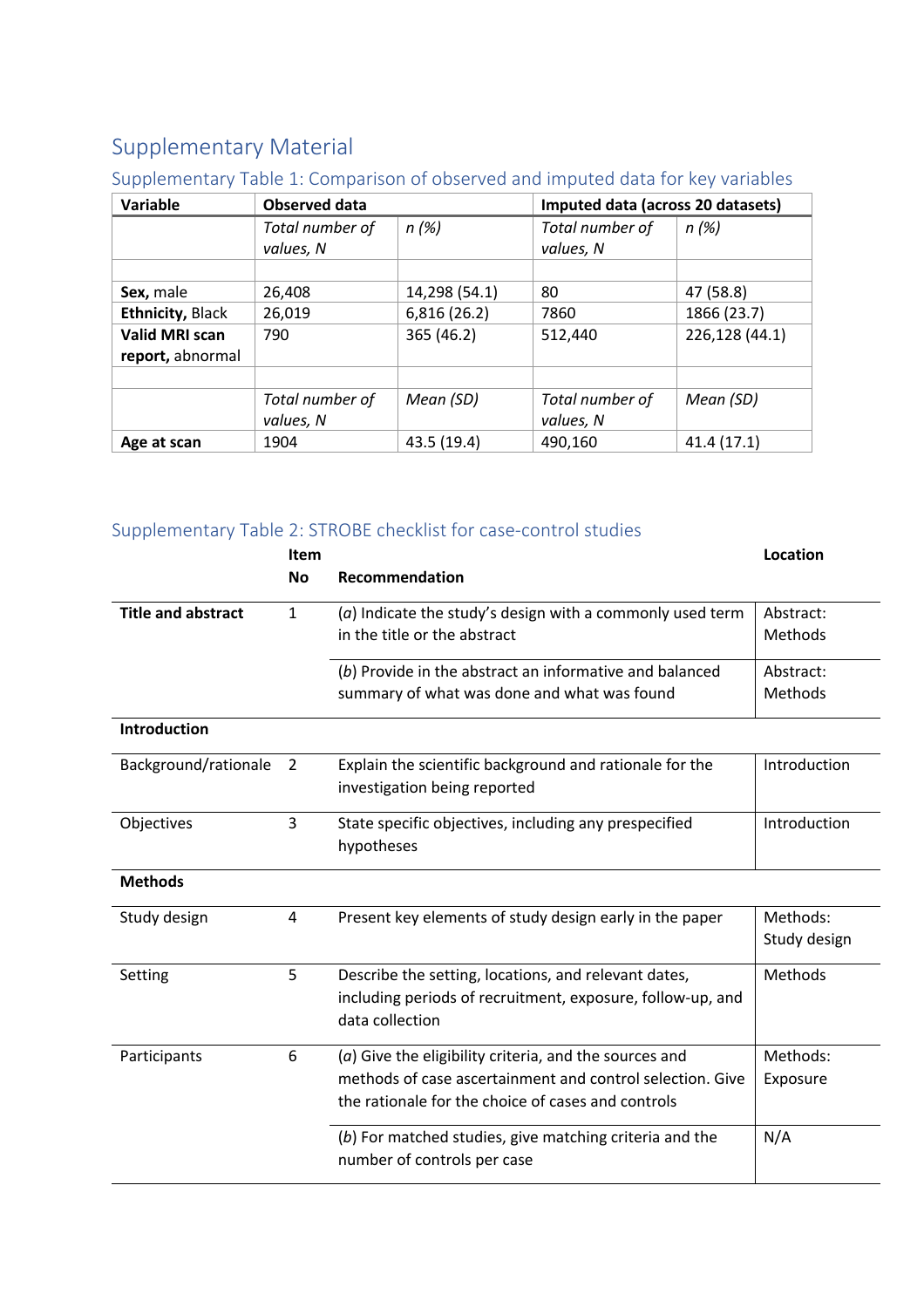| Variables                    | $\overline{7}$ | Clearly define all outcomes, exposures, predictors,<br>potential confounders, and effect modifiers. Give<br>diagnostic criteria, if applicable                                                              | Methods                                          |
|------------------------------|----------------|-------------------------------------------------------------------------------------------------------------------------------------------------------------------------------------------------------------|--------------------------------------------------|
| Data sources/<br>measurement | $8*$           | For each variable of interest, give sources of data and<br>details of methods of assessment (measurement).<br>Describe comparability of assessment methods if there is<br>more than one group               | Methods:<br>Outcome,<br>Exposure,<br>Confounders |
| <b>Bias</b>                  | 9              | Describe any efforts to address potential sources of bias                                                                                                                                                   | Methods                                          |
| Study size                   | 10             | Explain how the study size was arrived at                                                                                                                                                                   | Methods                                          |
| Quantitative<br>variables    | 11             | Explain how quantitative variables were handled in the<br>analyses. If applicable, describe which groupings were<br>chosen and why                                                                          | Methods:<br>Confounders                          |
| <b>Statistical methods</b>   | 12             | (a) Describe all statistical methods, including those used to<br>control for confounding                                                                                                                    | Methods:<br>Statistical<br>analysis              |
|                              |                | (b) Describe any methods used to examine subgroups and<br>interactions                                                                                                                                      | Methods:<br>Statistical<br>analysis              |
|                              |                | (c) Explain how missing data were addressed                                                                                                                                                                 | Methods:<br>Statistical<br>analysis              |
|                              |                | (d) If applicable, explain how matching of cases and<br>controls was addressed                                                                                                                              | N/A                                              |
|                              |                | (e) Describe any sensitivity analyses                                                                                                                                                                       | Methods:<br>Statistical<br>analysis              |
| <b>Results</b>               |                |                                                                                                                                                                                                             |                                                  |
| Participants                 | $13*$          | (a) Report numbers of individuals at each stage of study-<br>eg numbers potentially eligible, examined for eligibility,<br>confirmed eligible, included in the study, completing<br>follow-up, and analysed | Figure 1                                         |
|                              |                | (b) Give reasons for non-participation at each stage                                                                                                                                                        | Figure 1                                         |
|                              |                | (c) Consider use of a flow diagram                                                                                                                                                                          | Figure 1                                         |
| Descriptive data             | $14*$          | (a) Give characteristics of study participants (eg<br>demographic, clinical, social) and information on<br>exposures and potential confounders                                                              | Table 1                                          |
|                              |                | (b) Indicate number of participants with missing data for<br>each variable of interest                                                                                                                      | Supplementary<br>Table 2                         |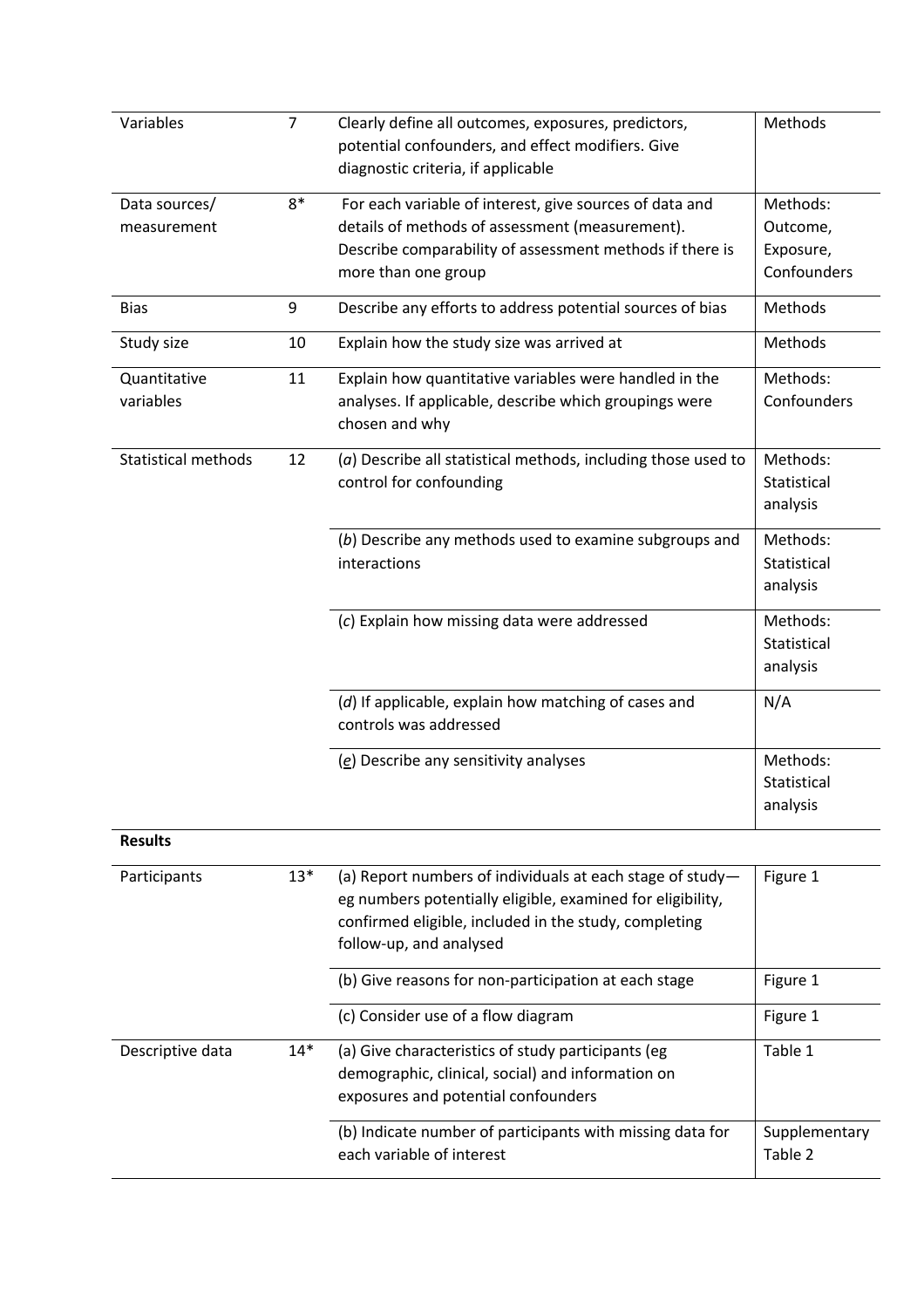| Outcome data   |    | $15*$ | Report numbers in each exposure category, or summary<br>measures of exposure                                                                                                                                            | Table 2                                                    |
|----------------|----|-------|-------------------------------------------------------------------------------------------------------------------------------------------------------------------------------------------------------------------------|------------------------------------------------------------|
| Main results   |    | 16    | $(a)$ Give unadjusted estimates and, if applicable,<br>confounder-adjusted estimates and their precision (eg,<br>95% confidence interval). Make clear which confounders<br>were adjusted for and why they were included | Results:<br>Abnormalities                                  |
|                |    |       | (b) Report category boundaries when continuous variables<br>were categorized                                                                                                                                            | N/A                                                        |
|                |    |       | (c) If relevant, consider translating estimates of relative<br>risk into absolute risk for a meaningful time period                                                                                                     | N/A                                                        |
| Other analyses | 17 |       | Report other analyses done—eg analyses of subgroups and<br>interactions, and sensitivity analyses                                                                                                                       | Results:<br>Abnormalities,<br>Lateralisation,<br>Pathology |

| <b>Discussion</b>        |    |                                                                                                                                                                                  |                   |
|--------------------------|----|----------------------------------------------------------------------------------------------------------------------------------------------------------------------------------|-------------------|
| Key results              | 18 | Summarise key results with reference to study objectives                                                                                                                         | <b>Discussion</b> |
| Limitations              | 19 | Discuss limitations of the study, taking into account sources of<br>potential bias or imprecision. Discuss both direction and<br>magnitude of any potential bias                 | <b>Discussion</b> |
| Interpretation           | 20 | Give a cautious overall interpretation of results considering<br>objectives, limitations, multiplicity of analyses, results from<br>similar studies, and other relevant evidence | <b>Discussion</b> |
| Generalisability         | 21 | Discuss the generalisability (external validity) of the study results                                                                                                            | <b>Discussion</b> |
| <b>Other information</b> |    |                                                                                                                                                                                  |                   |
| <b>Funding</b>           | 22 | Give the source of funding and the role of the funders for the<br>present study and, if applicable, for the original study on which<br>the present article is based              | <b>Funding</b>    |

# Supplementary Table 3: Comparison of patients with observed and missing valid MRI

scan reports

| Variable                         | <b>Patients with a valid</b><br><b>MRI scan (N=790)</b> | <b>Patients without a</b><br>valid MRI scan<br>$(N=25,622)$ |
|----------------------------------|---------------------------------------------------------|-------------------------------------------------------------|
| Age at index, mean<br>(SD)       | 43.9 (19.8)                                             | 40.2 (17.0)                                                 |
| Sex, $n$ $(\%)$                  |                                                         |                                                             |
| Male<br>$\overline{\phantom{a}}$ | 439 (3.1)                                               | 13,859 (96.9)                                               |
| Female<br>$\sim$                 | 351(2.9)                                                | 11,759 (97.1)                                               |
| Not stated                       | 0(0.0)                                                  | 4(0.0)                                                      |
| Ethnicity, $n$ (%)               |                                                         |                                                             |